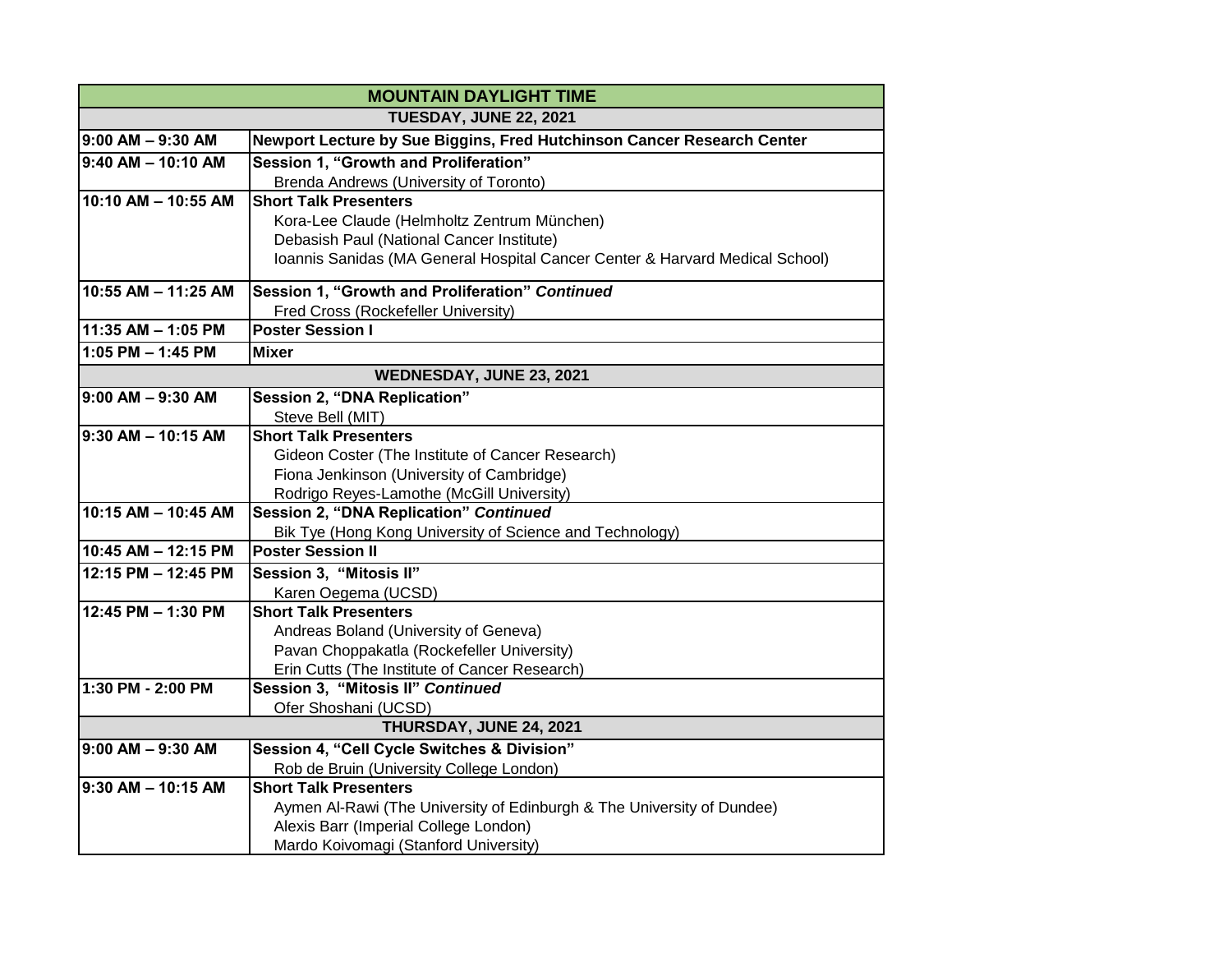| 10:15 AM - 10:45 AM          | Session 4, "Cell Cycle Switches & Division" Continued     |
|------------------------------|-----------------------------------------------------------|
|                              | Mart Loog (University of Tartu)                           |
| 10:45 AM - 12:15 PM          | <b>Poster Session III</b>                                 |
| 12:15 PM - 12:45 PM          | Session 5, "Mitosis I"                                    |
|                              | Toru Hirota (Cancer Institute/JFCR, Tokyo)                |
| 12:45 PM - 1:30 PM           | <b>Short Talk Presenters</b>                              |
|                              | Bungo Akiyoshi (University of Oxford)                     |
|                              | Rachel Flores (University of Washington)                  |
|                              | Mina Petrovic (Vienna BioCenter)                          |
| 1:30 PM $- 2:00$ PM          | Session 5, "Mitosis I" Continued                          |
|                              | Mike Lampson (U Penn)                                     |
| <b>FRIDAY, JUNE 25, 2021</b> |                                                           |
| $9:00$ AM $-9:30$ AM         | Session 6, "Genome Stability"                             |
|                              | Christian Haering (European Molecular Biology Laboratory) |
| 9:30 AM - 10:15 AM           | <b>Short Talk Presenters</b>                              |
|                              | David Gallo (Mount Sinai Hospital)                        |
|                              | Allison McClure (The Francis Crick Institute)             |
|                              | Xiaohua Wu (The Scripps Research Institute)               |
| 10:15 AM - 10:45 AM          | Session 6, "Genome Stability" Continued                   |
|                              | Zuzana Storchová (Technische Universität Kaiserslautern)  |
| 10:45 AM - 11:45 AM          | <b>Meet the Speaker</b>                                   |
| 11:45 AM - 12:15 PM          | Session 7, "Cell Cycle and Development"                   |
|                              | Rebecca Heald (UC Berkeley)                               |
| 12:15 PM - 1:00 PM           | <b>Short Talk Presenters</b>                              |
|                              | Matilde Galli (Hubrecht Institute)                        |
|                              | Simon Gemble (Institut Curie)                             |
|                              | Yuki Shindo (Dartmouth College)                           |
| 1:00 PM $-$ 1:30 PM          | Session 7, "Cell Cycle and Development" Continued         |
|                              | Gustavo Leone (Medical College of Wisconsin)              |
|                              | <b>Closing Remarks</b>                                    |